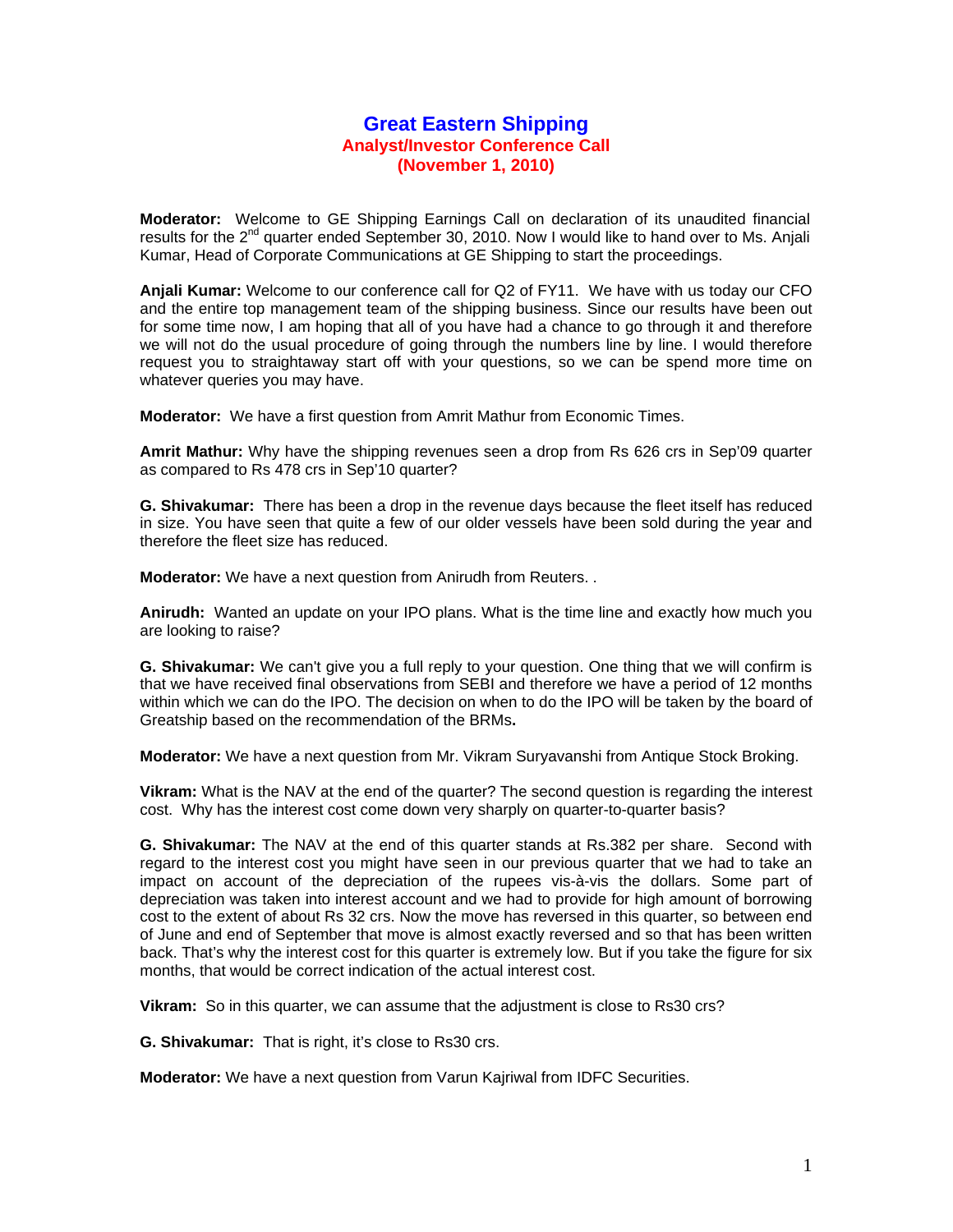**Varun Kajriwal:** I wanted to get a sense on mix of time and spot mix in this quarter versus same quarter last year.

**G. Shivakumar:** It hasn't changed much really. There is not much of a change in terms of our shipping strategy. We are still around the same number of about 50% to 55% on time.

**Moderator:** We have a next question from Raj Gandhi from Principal Mutual Fund.

**Raj Gandhi:** In this NAV calculation, is it possible to give what will be the offshore networth that you have taken in that?

**G. Shivakumar:** The offshore's net worth is about Rs 1200 crs.

**Raj Gandhi:** How is the expansion mode in the shipping side phasing out?

**G. Shivakumar:** We have an order book of five bulk carriers and three crude carriers, which are to come in over the next one and half years.

**Raj Gandhi:** When will the next round of acquisitions start?

**G. Shivakumar:** We are not yet seeing value in increasing our position through purchase of vessels and therefore we are not doing that now. We are still waiting for the opportunity. The prices of ships are still quite high especially taken along with the charter rate that are existing today. So I don't think that time has yet come to go for the next round of acquisitions.

**Raj Gandhi:** So what if we incharter a vessel on long term rather than purchase it?

**G. Shivakumar:** The only issue that we have is that the premium of a charter rate to current spot rate is still quite high, I am referring to the tanker business. So for instance in the tanker business you can see generally over the last three-four months across the spectrum the spot rates have been somewhere between \$5,000-\$10,000 per day. However if you incharter large crude carriers as to Suezmax or a VLCC, even for 3 to 5 years, the cost is \$30,000-\$40,000 per day. So you start bleeding from the very first day.

**Raj Gandhi:** Even though we have seen increase in the oil demand over the last year, it has not resulted in any increase in tanker rates. Why is that disconnect?

**G. Shivakumar:** One thing to understand is that the market moves on 3% to 4% imbalances and 3%-4% imbalances in supply and demand can lead to 80% change in the day rates, so it's not a linear relationship, it's an exponential relationship. Second is that you are right that the demand has picked up quite smartly in this year, it's rebounded from the lows of last year. However an interesting fact is that the main thing that drives our rates is the amount of oil that is transported and a lot of the demand has been met by increases in production in the consuming areas itself. For instance, China has managed to increase local production, the US also has had some increase in local production, so it means less of import demand

**Raj Gandhi:** I suppose outside of OPEC, the largest surprises come from Russia which is now higher than even Saudi Arabia, so does that help the ton mile effect or no?

**G. Shivakumar:** No, it's actually a big negative for ton mile because one is that when it comes to Europe, it's a short-haul or a pipeline cargo, and similar is the case when it comes to Asia where it goes either by pipeline or as a short-haul…

**Raj Gandhi**: Are we still facing supply delays & slippages?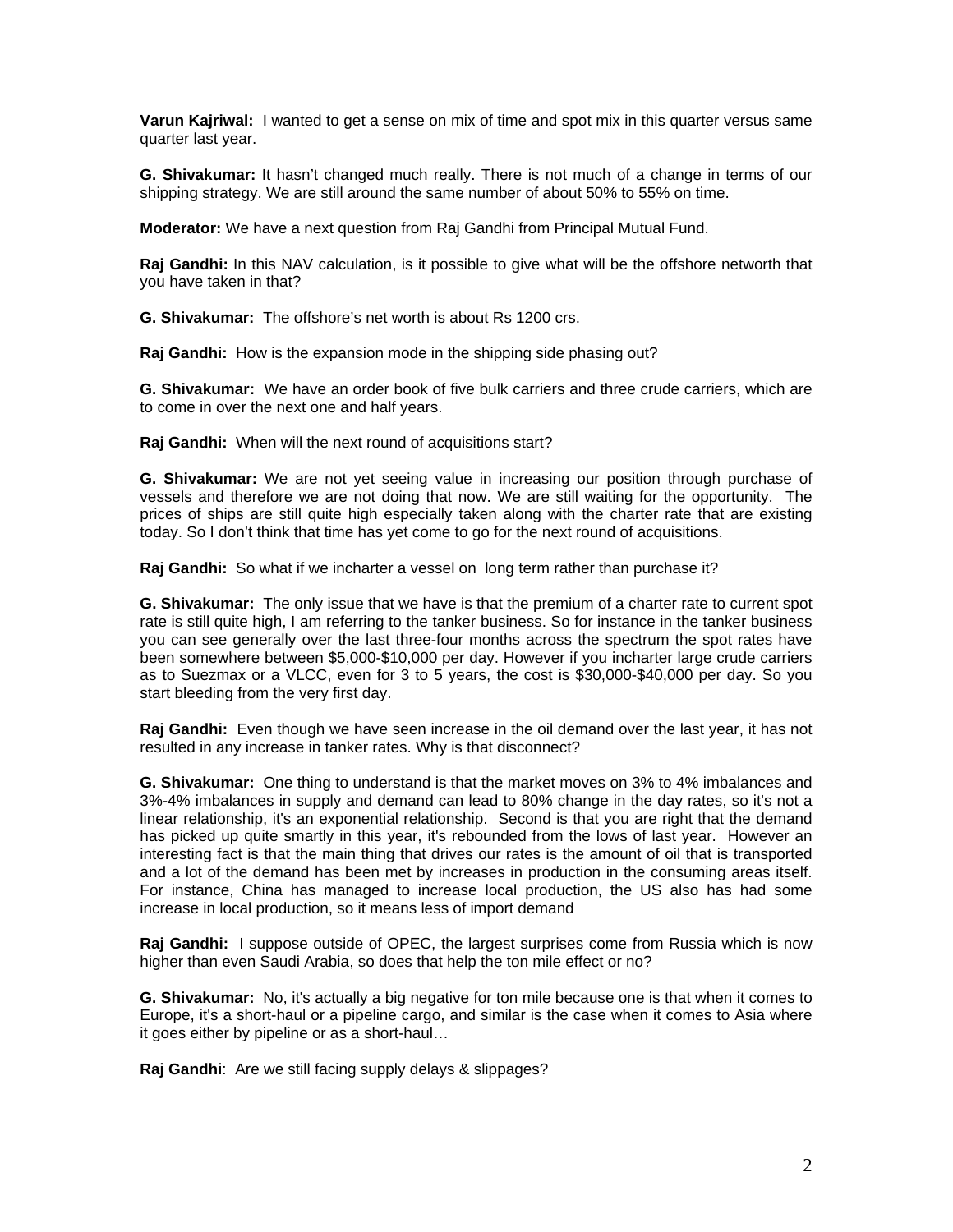**G. Shivakumar:** Supply side delays continue to be there. The slippage in order book continues to be at 25% on the tanker side and on the dry bulk side that's 40% and so those continue and there is not much change in that. But still even without that there is a substantial amount of supply coming in.

**Moderator:** We have a next question from Prasanna Kumar.

**Prasanna Kumar:** What is the timeline for your vessels that are coming in the fleet, your three VLCCs and two Supramaxes and three Kamsarmaxes that you have.

**G. Shivakumar:** The three VLCCs will come in by end of FY12 and the dry bulk vessels will come in by end of FY11 between Jan and April. Some of them might go into April, so that's an early FY12.

**Moderator:** We have a next question from Anirudh Basu from Reuters.

**Anirudh:** What kind of overall EBITDA margins you expect for FY11 and also particularly if you can give me a breakup of the margins you can see for the whole year in terms of shipping as well as offshore.

**G. Shivakumar:** We don't give out any estimates, but the EBITDA margin requires us to forecast the day rates and it is extremely difficult to forecast the day rates and we don't know what kind of EBITDA margins we could be making at all.

**Anirudh:** What would the margins be for shipping in first half of the year?

**G. Shivakumar:** For the first half we had 52% EBITDA margin.

**Anirudh:** How do you see the rates shaping up for the next two quarters, both for the dry bulk as well as the crude segments?

**G. Shivakumar**: In the oil tanker segment, the big hope is on a cold winter or on a resumption of contango. The contango has come down to pretty low levels now. We need a contango typically of about \$1.5 a month for contango to pick up in any big way and that's something that we are looking for, but there is no sign of that happening. The other thing is a very cold winter which results in much more movement of cargo and both those cycles are not in our hands and we not able to forecast those now. On dry bulk it's all of course China and so far rates have been quite buoyant and we don't see rates dropping off. We are not able to see anything that may make rates drop off cliff anytime soon. So rates have been fairly steady now for the last 6-9 months at least for the smaller segment. The capesizes of course have been volatile, but on the smaller sizes the ones that we operate, the rates have been fairly stable over the last few months.

**Moderator:** We have a next question from Rajesh Ravi from Ambit Capital.

**Rajesh Ravi:** Sir, regarding the time charter yield that you have delivered in the results, they are broadly quite robust, given the drop in the tanker day rates. So if the impact was not felt in the September quarter, would we be getting impacted in our December quarter because around 50% of your tankers are on spot exposure?

**G. Shivakumar:** We were able to get some premium rates on some of our ships and the fact that some of our ships have been fixed up. So it is unlikely to se a huge amount of variation. Of course we do have a spot exposure, especially on a crude carrier side and that has been quite weak. But I won't be able to tell you whether it's going to be lower or higher than the numbers that we did in Q2. But yes the markets have been weak.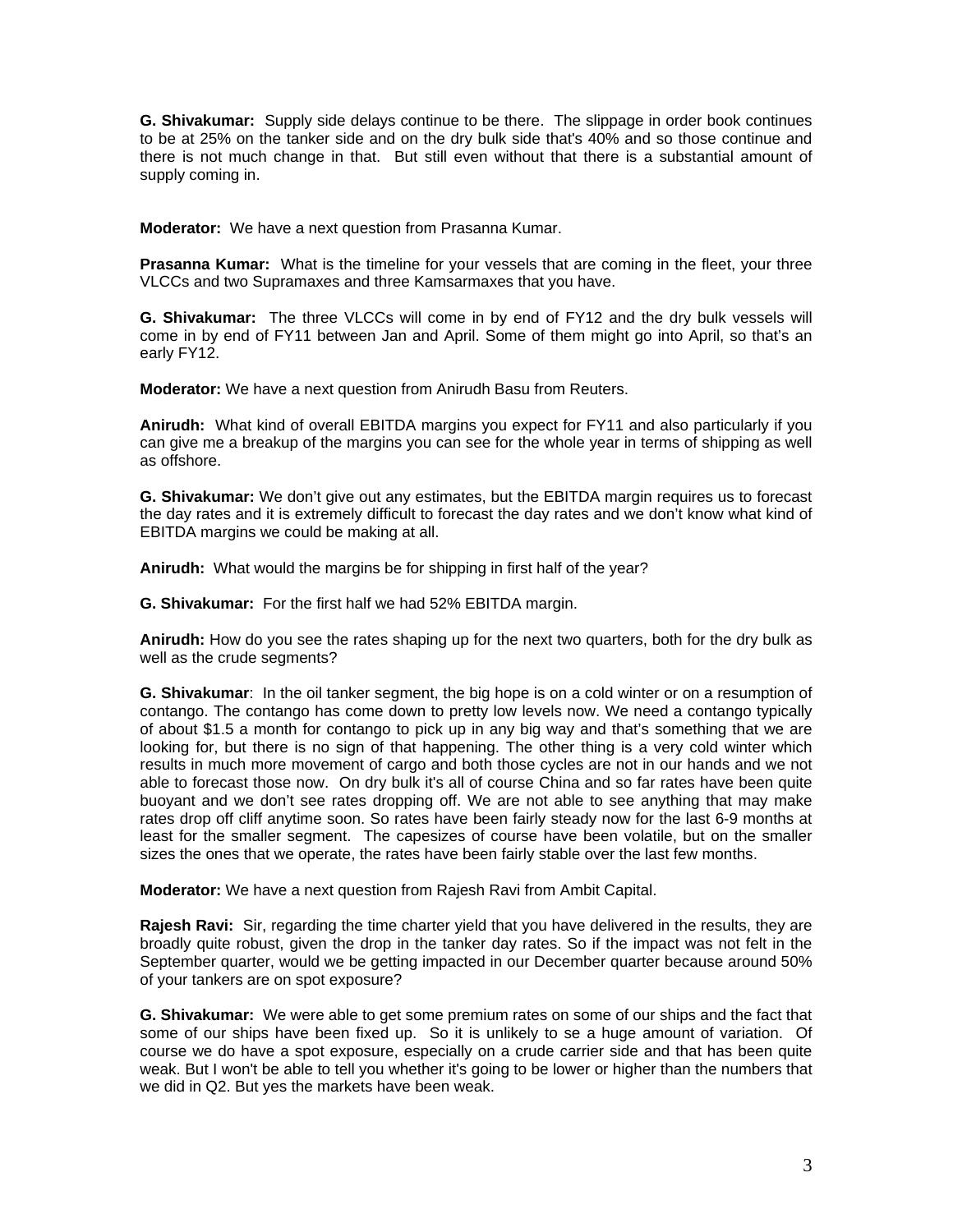**Rajesh Ravi:** What is the scenario on single hull scrapping?

**G. Shivakumar:** We expect that most of the single hulls will get scrapped in the current year and there will be a few of them trading but not enough to really affect the balance. So most vessels will go out of active trading in the current year.

**Moderator:** We have a next question from Mr. Chirag from HDFC.

**Mr. Chirag:** What is the current global order book that is outstanding, the expected delivery that will take place and if you have some sense in terms of whether slippages translated into cancellation at all?

**Anjali Kumar:** Global order book on tankers is about 26% and on the dry bulk is little under 60%.

**Moderator:** We have a next question from Mr. Avishek Agarwal from PUG Securities.

**Avishek:** How much out of the total debt of Rs5100 crs is dollar denominated?

**G. Shivakumar:** It's almost exclusively dollar denominated, some of it is borrowed in rupees but swapped into dollars.

**Avishek:** What would be the average cost of debt?

**G. Shivakumar:** Average cost of debt will be in the region of 5.5%-6%.

**Moderator:** We have a next question from Vikram Suryavanshi from Antique Stock Broking.

**Vikram Suryavanshi:** Can I have details regarding dry docking in the second quarter?

**G. Shivakumar:** We had one vessel dry docked and that was of 36 days.

**Vikram Suryavanshi:** Any dry docking plans in the third quarter?

**G. Shivakumar:** We are expecting between 3-4 dry docks.

**Moderator:** We have a next question from Mr. Ravi Shenoy from Motilal Oswal.

**Ravi Shenoy:** Could we get some idea about advances against capital expenditure?

**G. Shivakumar:** It's just under Rs1000 crs. It's the advance payment that we have made.

**Moderator:** We have a next question from Ms Manju from Sundaram Mutual Fund.

**Manju:** What is our expectation going forward on the NAV number? Do we expect it to move further in an upward direction or what is the sense because I think we are expecting asset prices to move down for as to deploy the cash.

**G. Shivakumar:** That's right, that is the preferred position for us to be able to buy, however this market has fooled us over the last several months in the sense that prices have gone up without earnings really having gone up. So we don't know how this will continue, as part of it is of course liquidity driven

**Moderator:** We have a next question from Mr. Mohanti from Fortune Equity Broker.